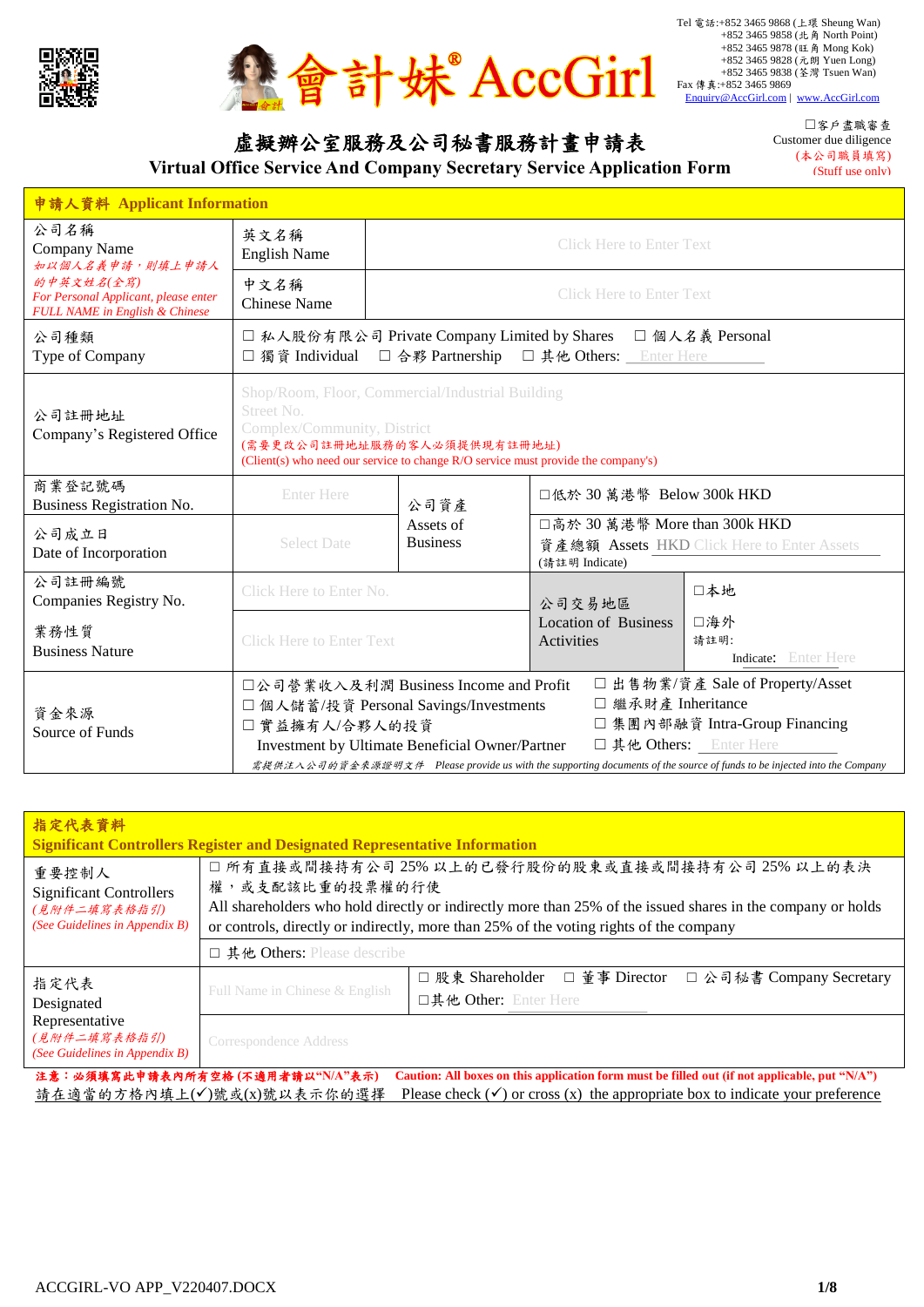|                                                                                          |                                                                                                                                                                                                                                                                                                                                                                                                        | 妹 AccGirl                                                |        | Fax 傳真: +852 3465 9869                                                                                            | Tel 電話:+852 3465 9868 (上環 Sheung Wan)<br>+852 3465 9858 (北角 North Point)<br>+852 3465 9878 (旺角 Mong Kok)<br>+852 3465 9828 (元朗 Yuen Long)<br>+852 3465 9838 (荃灣 Tsuen Wan)<br>Enquiry@AccGirl.com   www.AccGirl.com |
|------------------------------------------------------------------------------------------|--------------------------------------------------------------------------------------------------------------------------------------------------------------------------------------------------------------------------------------------------------------------------------------------------------------------------------------------------------------------------------------------------------|----------------------------------------------------------|--------|-------------------------------------------------------------------------------------------------------------------|---------------------------------------------------------------------------------------------------------------------------------------------------------------------------------------------------------------------|
| 公司人員資料                                                                                   |                                                                                                                                                                                                                                                                                                                                                                                                        |                                                          |        | □ 不現身                                                                                                             | 口加入創業者同盟                                                                                                                                                                                                            |
| <b>Company Member Information</b>                                                        |                                                                                                                                                                                                                                                                                                                                                                                                        |                                                          |        | No Show                                                                                                           | <b>Join Membership</b>                                                                                                                                                                                              |
| 申請人身份<br>Applicant's Position                                                            | □股東 Shareholder<br>□東主 Sole Proprietor<br>□重要控制人 Significant Controllers                                                                                                                                                                                                                                                                                                                               | □ 董事 Director<br>□ 合夥人 Partner                           |        | □ 公司職員 Staff<br>□其他 Other 請註明 PleaseSpecify: _____________                                                        | □ 公司秘書 Company Secretary                                                                                                                                                                                            |
|                                                                                          | 唯一董事不能兼任公司秘書 A sole director cannot be the Company Secretary                                                                                                                                                                                                                                                                                                                                           |                                                          |        |                                                                                                                   |                                                                                                                                                                                                                     |
| 英文姓名<br>Full Name in English                                                             | Enter Here (E.g.: CHAN Tai Man/CHEN Dawen)                                                                                                                                                                                                                                                                                                                                                             |                                                          |        | 持股量                                                                                                               | <b>Enter Here</b>                                                                                                                                                                                                   |
| 中文姓名<br>Full Name in Chinese                                                             | <b>Click Here to Enter Text</b>                                                                                                                                                                                                                                                                                                                                                                        | 性別<br>Gender                                             | Select | Number of Shares                                                                                                  | (只適用於股東)<br>(Shareholder only)                                                                                                                                                                                      |
| 身份證/護照號碼<br>I.D. / Passport No.                                                          | <b>Click Here to Enter Text</b>                                                                                                                                                                                                                                                                                                                                                                        | 簽發國家<br><b>Issuing Country</b>                           |        | <b>Click Here to Enter Text</b>                                                                                   |                                                                                                                                                                                                                     |
| 聯絡電話<br><b>Contact Number</b>                                                            | Click Here to Enter Text $\square$ WhatsApp                                                                                                                                                                                                                                                                                                                                                            | 其它國籍(如適用)<br><b>Other Nationality</b><br>(If Applicable) |        | <b>Click Here to Enter Text</b>                                                                                   |                                                                                                                                                                                                                     |
| 住址/聯絡地址<br>Residential /                                                                 | Flat/Room, Floor, Block, Building<br>Street No.                                                                                                                                                                                                                                                                                                                                                        |                                                          |        | 即時通訊軟體<br><b>Instant Messenger</b>                                                                                | Select                                                                                                                                                                                                              |
| Correspondence Address<br>(董事必須提供住址 Director<br>must provide residential address)        | Complex/Community, District<br>Country                                                                                                                                                                                                                                                                                                                                                                 |                                                          |        | 用戶名/號碼<br>AC Name / No.                                                                                           | <b>Enter Here</b>                                                                                                                                                                                                   |
| 電郵地址 E-mail                                                                              | <b>Click Here to Enter Text</b>                                                                                                                                                                                                                                                                                                                                                                        |                                                          |        |                                                                                                                   |                                                                                                                                                                                                                     |
| Source of Funds                                                                          | Investment by Ultimate Beneficial Owner/Partner<br>需提供注入公司的資金來源證明文件 Please provide us with the supporting documents of the source of funds to be injected into the Company<br>若申請人多於兩位,每增加一位申請人之附加費用為 HKD100。 An additional of HKD100/person will be charged if there are more than 2 applicants.                                                                                                      |                                                          |        | 口其他 Others: Enter Here                                                                                            |                                                                                                                                                                                                                     |
| 公司人員資料                                                                                   |                                                                                                                                                                                                                                                                                                                                                                                                        |                                                          |        |                                                                                                                   |                                                                                                                                                                                                                     |
| <b>Company Member Information</b>                                                        |                                                                                                                                                                                                                                                                                                                                                                                                        |                                                          |        | □ 不現身<br><b>No Show</b>                                                                                           | 口加入創業者同盟<br><b>Join Membership</b>                                                                                                                                                                                  |
| 申請人身份<br><b>Applicant's Position</b>                                                     | □股東 Shareholder<br>□東主 Sole Proprietor<br>□重要控制人 Significant Controllers                                                                                                                                                                                                                                                                                                                               | □ 董事 Director<br>□ 合夥人 Partner                           |        | □ 公司職員 Staff<br>□其他 Other 請註明 PleaseSpecify: _________                                                            | □ 公司秘書 Company Secretary                                                                                                                                                                                            |
|                                                                                          | 唯一董事不能兼任公司秘書 A sole director cannot be the Company Secretary                                                                                                                                                                                                                                                                                                                                           |                                                          |        |                                                                                                                   |                                                                                                                                                                                                                     |
| 英文姓名<br>Full Name in English                                                             | Enter Here (E.g.: CHAN Tai Man/CHEN Dawen)                                                                                                                                                                                                                                                                                                                                                             |                                                          |        | 持股量                                                                                                               |                                                                                                                                                                                                                     |
| 中文姓名<br>Full Name in Chinese                                                             | <b>Click Here to Enter Text</b>                                                                                                                                                                                                                                                                                                                                                                        | 性別<br>Gender                                             | Select | Number of Shares                                                                                                  | <b>Enter Here</b><br>(只適用於股東)<br>(Shareholder only)                                                                                                                                                                 |
| 身份證/護照號碼<br>I.D. / Passport No.                                                          | <b>Click Here to Enter Text</b>                                                                                                                                                                                                                                                                                                                                                                        | 簽發國家<br><b>Issuing Country</b>                           |        | <b>Click Here to Enter Text</b>                                                                                   |                                                                                                                                                                                                                     |
| 聯絡電話<br><b>Contact Number</b>                                                            | Click Here to Enter Text □ WhatsApp                                                                                                                                                                                                                                                                                                                                                                    | 其它國籍(如適用)<br><b>Other Nationality</b><br>(If Applicable) |        | <b>Click Here to Enter Text</b>                                                                                   |                                                                                                                                                                                                                     |
| 住址/聯絡地址<br>Residential /                                                                 | Flat/Room, Floor, Block, Building<br>Street No.                                                                                                                                                                                                                                                                                                                                                        |                                                          |        | 即時通訊軟體<br><b>Instant Messenger</b>                                                                                | Select                                                                                                                                                                                                              |
| <b>Correspondence Address</b><br>(董事必須提供住址 Director<br>must provide residential address) | Complex/Community, District<br>Country                                                                                                                                                                                                                                                                                                                                                                 |                                                          |        | 用戶名/號碼<br>AC Name / No.                                                                                           | <b>Enter Here</b>                                                                                                                                                                                                   |
| 電郵地址 E-mail                                                                              | <b>Click Here to Enter Text</b>                                                                                                                                                                                                                                                                                                                                                                        |                                                          |        |                                                                                                                   |                                                                                                                                                                                                                     |
| 資金來源<br>Source of Funds                                                                  | □ 公司營業收入及利潤 Business Income and Profit<br>□ 個人儲蓄/投資 Personal Savings/Investments<br>□實益擁有人/合夥人的投資<br>Investment by Ultimate Beneficial Owner/Partner<br>需提供注入公司的資金來源證明文件 Please provide us with the supporting documents of the source of funds to be injected into the Company<br>若申請人多於兩位,每增加一位申請人之附加費用為 HKD100。 An additional of HKD100/person will be charged if there are more than 2 applicants. |                                                          |        | □出售物業/資產 Sale of Property/Asset<br>□ 繼承財產 Inheritance<br>□ 集團內部融資 Intra-Group Financing<br>口其他 Others: Enter Here |                                                                                                                                                                                                                     |

請在適當的方格內填上(√)號或(x)號以表示你的選擇 Please check (√) or cross (x) the appropriate box to indicate your preference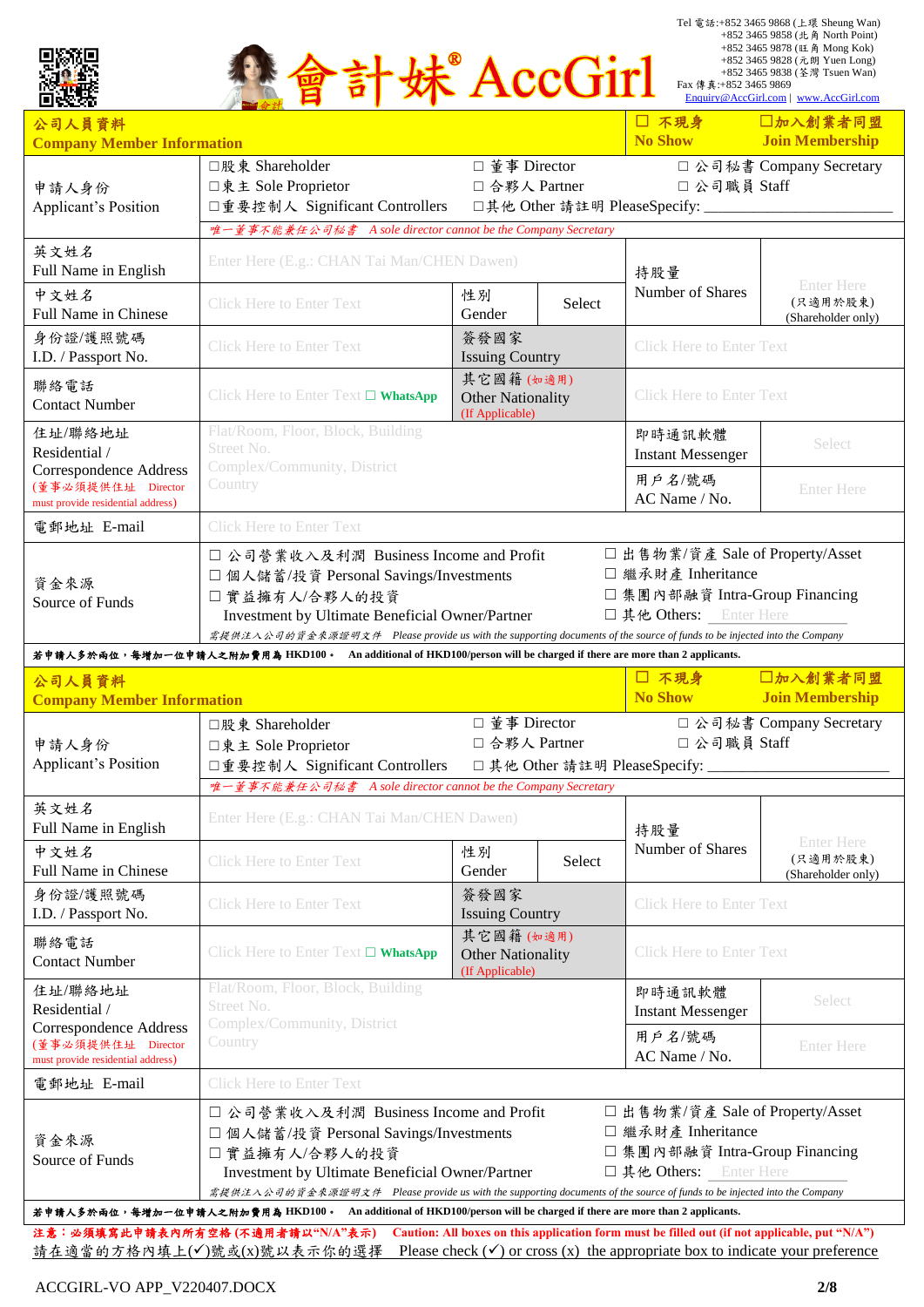



**If the data are same as Shareholder, Director and Company Secretary Information, you may fill position and name only**

| 公司聯絡人資料<br><b>Company Contact Person Information</b> |                                                                          |                                                                   |                                          | 第一聯絡人<br><b>Main Contact Person</b> |
|------------------------------------------------------|--------------------------------------------------------------------------|-------------------------------------------------------------------|------------------------------------------|-------------------------------------|
| 申請人身份<br><b>Applicant's Position</b>                 | □股東 Shareholder<br>□東主 Sole Proprietor<br>□重要控制人 Significant Controllers | □ 董事 Director<br>□ 合夥人 Partner<br>□ 其他 Other 請註明 PleaseSpecify: _ | □ 公司秘書 Company Secretary<br>□ 公司職員 Staff |                                     |
| 英文姓名<br>Full Name in English                         | <b>Click Here to Enter Text</b>                                          |                                                                   | 性別 Gender                                | Select                              |
| 中文姓名<br>Full Name in Chinese                         | <b>Click Here to Enter Text</b>                                          |                                                                   |                                          |                                     |
| 聯絡電話<br><b>Contact Number</b>                        | <b>Click Here to Enter Text</b>                                          |                                                                   | 即時通訊軟體<br><b>Instant Messenger</b>       | <b>Select</b>                       |
| 電郵地址 E-mail                                          | <b>Click Here to Enter Text</b>                                          |                                                                   | 用戶名/號碼<br>$AC$ Name / No.                | Enter Here                          |

| 額外公司聯絡人資料<br><b>Extra Company Contact Person Information</b><br>(需繳付 HKD100年費以通知此聯絡人) | (An additional of HKD100/year will be charged for notify any updates) |                                                    |                                    | 第二聯絡人<br><b>Second Contact Person</b> |
|---------------------------------------------------------------------------------------|-----------------------------------------------------------------------|----------------------------------------------------|------------------------------------|---------------------------------------|
| 申請人身份                                                                                 | □股東 Shareholder                                                       | □ 董事 Director                                      | □ 公司秘書 Company Secretary           |                                       |
| <b>Applicant's Position</b>                                                           | □東主 Sole Proprietor<br>□重要控制人 Significant Controllers                 | □ 合夥人 Partner<br>□其他 Other 請註明 PleaseSpecify: ____ | □ 公司職員 Staff                       |                                       |
| 英文姓名<br>Full Name in English                                                          | <b>Click Here to Enter Text</b>                                       |                                                    | 性別 Gender                          | Select                                |
| 中文姓名<br>Full Name in Chinese                                                          | <b>Click Here to Enter Text</b>                                       |                                                    |                                    |                                       |
| 聯絡電話<br><b>Contact Number</b>                                                         | <b>Click Here to Enter Text</b>                                       |                                                    | 即時通訊軟體<br><b>Instant Messenger</b> | <b>Select</b>                         |
| 電郵地址 E-mail                                                                           | <b>Click Here to Enter Text</b>                                       |                                                    | 用戶名/號碼<br>$AC$ Name / No.          | <b>Enter Here</b>                     |

| 額外公司聯絡人資料<br><b>Extra Company Contact Person Information</b><br>(需繳付 HKD100年費以通知此聯絡人) | (An additional of HKD100/year will be charged for notify any updates) |                                                   |                                    | 第三聯絡人<br><b>Third Contact Person</b> |
|---------------------------------------------------------------------------------------|-----------------------------------------------------------------------|---------------------------------------------------|------------------------------------|--------------------------------------|
| 申請人身份                                                                                 | □股東 Shareholder                                                       | □ 董事 Director                                     | □ 公司秘書 Company Secretary           |                                      |
| <b>Applicant's Position</b>                                                           | □東主 Sole Proprietor<br>□重要控制人 Significant Controllers                 | □ 合夥人 Partner<br>□ 其他 Other 請註明 PleaseSpecify: __ | □ 公司職員 Staff                       |                                      |
| 英文姓名<br>Full Name in English                                                          | <b>Click Here to Enter Text</b>                                       |                                                   | 性別 Gender                          | <b>Select</b>                        |
| 中文姓名<br><b>Full Name in Chinese</b>                                                   | <b>Click Here to Enter Text</b>                                       |                                                   |                                    |                                      |
| 聯絡電話<br><b>Contact Number</b>                                                         | <b>Click Here to Enter Text</b>                                       |                                                   | 即時通訊軟體<br><b>Instant Messenger</b> | Select                               |
| 電郵地址 E-mail                                                                           | <b>Click Here to Enter Text</b>                                       |                                                   | 用戶名/號碼<br>$AC$ Name / No.          | <b>Enter Here</b>                    |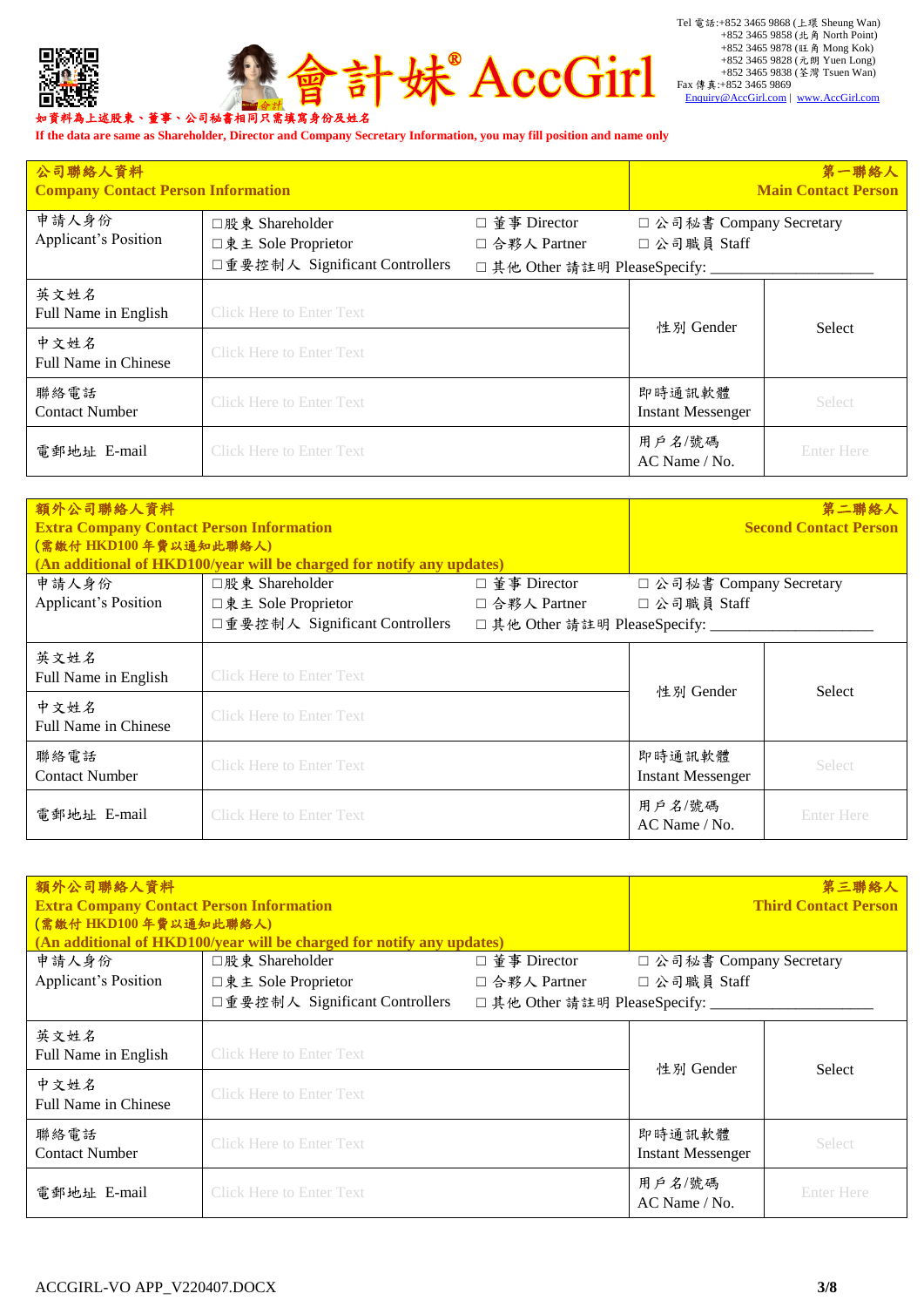

▲會計妹®AccGirl

Tel 電話:+852 3465 9868 (上環 Sheung Wan) +852 3465 9858 (北角 North Point) +852 3465 9878 (旺角 Mong Kok) +852 3465 9828 (元朗 Yuen Long) +852 3465 9838 (荃灣 Tsuen Wan) Fax 傳真:+852 3465 9869<br>[Enquiry@AccGirl.com](mailto:Enquiry@AccGirl.com) | [www.AccGirl.com](http://www.accgirl.com/)

| 服務計畫及付款資料                                                                                                                | <b>Service Plan &amp; Payment Information</b>                                                                                                                                                                                                                                                                                                                                                                                                                          |                                                                                                                                                                                                           |                  |                   |                   |  |
|--------------------------------------------------------------------------------------------------------------------------|------------------------------------------------------------------------------------------------------------------------------------------------------------------------------------------------------------------------------------------------------------------------------------------------------------------------------------------------------------------------------------------------------------------------------------------------------------------------|-----------------------------------------------------------------------------------------------------------------------------------------------------------------------------------------------------------|------------------|-------------------|-------------------|--|
| 服務計畫選擇<br>(計畫詳情見附件二)<br><b>Service Plan Selection</b><br>(Please refer to appendix B for details of the<br>service plan) | 註冊辦事處及收信地址<br>R/O & Mailing Address<br>$\Box$<br>秘書代接電話、即時轉駁或留言<br>Phone Line w/ Secretary Answering Phone Calls<br>$\Box$<br>Phone Re-direct (w/o secretary answering phone calls)<br>電話系統直接轉駁(無秘書代接)<br>$\Box$<br>獨立傳真號碼、即時自動轉寄<br>Fax Service with Automatic Fax Forwarding<br>$\Box$                                                                                                                                                                               |                                                                                                                                                                                                           |                  |                   |                   |  |
| 虚擬辦公室地點選擇<br>Virtual Office Location Selection                                                                           | □ 上環店<br>Sheung Wan                                                                                                                                                                                                                                                                                                                                                                                                                                                    | □北角店<br>North Point                                                                                                                                                                                       | □旺角店<br>Mong Kok | □元朗店<br>Yuen Long | □荃灣店<br>Tsuen Wan |  |
| 繳費週期<br>Payment Cycle<br>請參考第4頁(附件一)之服務計劃內容<br>Please see page 5 (Appendix A) for<br>service plan information            | $\Box$<br>□<br>$\Box$<br>$\Box$                                                                                                                                                                                                                                                                                                                                                                                                                                        | 預繳 6 個月<br>6-Month Prepayment<br>12-Month Prepayment (Special Offer)<br>預繳12個月(優惠價)<br>24-Month Prepayment (Special Offer)<br>預繳 24 個月 (優惠價)<br><b>36-Month Prepayment (Best Offer)</b><br>預繳 36個月(最抵優惠價) |                  |                   |                   |  |
| 其他熱門服務<br><b>Other Popular Services</b>                                                                                  | 公司水牌製作 Company Name Plate HKD300-Electronic 電子/HKD500-Small 小/<br>$\Box$<br>HKD1,150-Medium 中/HKD2,400-Large $\pm$<br>(服務期間根據服務週期,最長1年 Service Period bases on length of service, Maximum: 1 Year)<br>WhatsApp 接收通知服務費(1年) Receive notifications via WhatsApp (1-Year) HKD240<br>$\Box$<br>更改業務地址 Change of Address<br>HKD380/文件 document<br>$\Box$<br>(虛擬辦公室優惠價 Virtual Office Special Offer)<br>商業登記證續期 Business Registration Renewal HKD380+ 商業登記費 BR Fee<br>$\Box$ |                                                                                                                                                                                                           |                  |                   |                   |  |
| 計畫生效日期<br><b>Activation Date</b><br>申請人須存放 HKD200 按金以支付代墊郵/運費用,按金可於服務終止時退還。                                              | <b>Select Date</b>                                                                                                                                                                                                                                                                                                                                                                                                                                                     | 繳交費用<br><b>Total Amount</b>                                                                                                                                                                               |                  | <b>Enter Here</b> |                   |  |

**Applicant will be required to deposit HKD200 for postage/courier charges. Refundable on termination of service.**

| 虛擬辦公室服務管理(如適用) Virtual Office Service Management (If applicable) |                                                                                                                                                                                                                                                                                                                                                                                                                                                                                                                                                                                                                                                                                                                                                           |  |  |  |
|------------------------------------------------------------------|-----------------------------------------------------------------------------------------------------------------------------------------------------------------------------------------------------------------------------------------------------------------------------------------------------------------------------------------------------------------------------------------------------------------------------------------------------------------------------------------------------------------------------------------------------------------------------------------------------------------------------------------------------------------------------------------------------------------------------------------------------------|--|--|--|
| 郵件/包裹代收服務                                                        | <b>Mails/Parcels Handling Service</b>                                                                                                                                                                                                                                                                                                                                                                                                                                                                                                                                                                                                                                                                                                                     |  |  |  |
| 郵件/包裹通知<br>Mails/Parcels Notification                            | <b>Click Here to Enter Text</b><br>電郵地址<br>Email Address:<br>If differ from contact email 若與聯絡電郵不一<br>如額外增加 WhatsApp 接收通知,每年將收取港幣 240 服務費。An annual charge of HKD240 will be added if notifications are also received by WhatsApp messages.<br>如閣下選用本公司之虛擬辦公室服務,本公司將協助責公司直接處理所有來自公司註冊處及稅務局之信件。<br>For Virtual Office Service, AccGirl will help your company directly handle all letters from the Registrar of Companies and the Inland Revenue Department.                                                                                                                                                                                                                                                                                               |  |  |  |
| <b>Phone Call Service</b><br>電話服務                                |                                                                                                                                                                                                                                                                                                                                                                                                                                                                                                                                                                                                                                                                                                                                                           |  |  |  |
| 來電處理安排<br>Call Arrangement                                       | 系統直接轉駁至指定聯絡人;我不需要留言信箱服務 I do not need Voicemail Service ***<br>$\Box$<br>Direct transfer to assigned contact person<br>接聽後即時轉駁至指定號碼,不成功便以 Email / WhatsApp / WeChat *** 通知口訊<br>$\Box$<br>Transfer to assigned contact person after picking up. Notify by<br>if fail<br>接聽後留下對方聯絡號碼及口訊,以 Email / WhatsApp / WeChat *** 通知<br>$\Box$<br>Leave contact number and message, notify by<br>(本公司會儘量因應客戶的要求作出安排 We will try our best to implement the arrangements)<br>第一指定聯絡人 First Assigned Contact Person: -- Select Applicant--<br>Remark<br>第二指定聯絡人 Second Assigned Contact Person: -- Select Applicant--<br>Remark<br>首位公司聯絡人免費,之後每增加一位聯絡人,每月將收取HKD50服務費<br>An additional of HKD50/month per person will be charged if there is more than 1 contact person |  |  |  |
| 傳真服務<br><b>Fax Service</b>                                       |                                                                                                                                                                                                                                                                                                                                                                                                                                                                                                                                                                                                                                                                                                                                                           |  |  |  |
| 傳真通知<br>Fax Notification                                         | <b>Email Address:</b> Click Here to Enter Text<br>雷郵地址                                                                                                                                                                                                                                                                                                                                                                                                                                                                                                                                                                                                                                                                                                    |  |  |  |

注意:必須填寫此申請表內所有空格 **(**不適用者請以**"N/A"**表示**) Caution: All boxes on this application form must be filled out (if not applicable, put "N/A")** 請在適當的方格內填上(√)號或(x)號以表示你的選擇 Please check (√) or cross (x) the appropriate box to indicate your preference .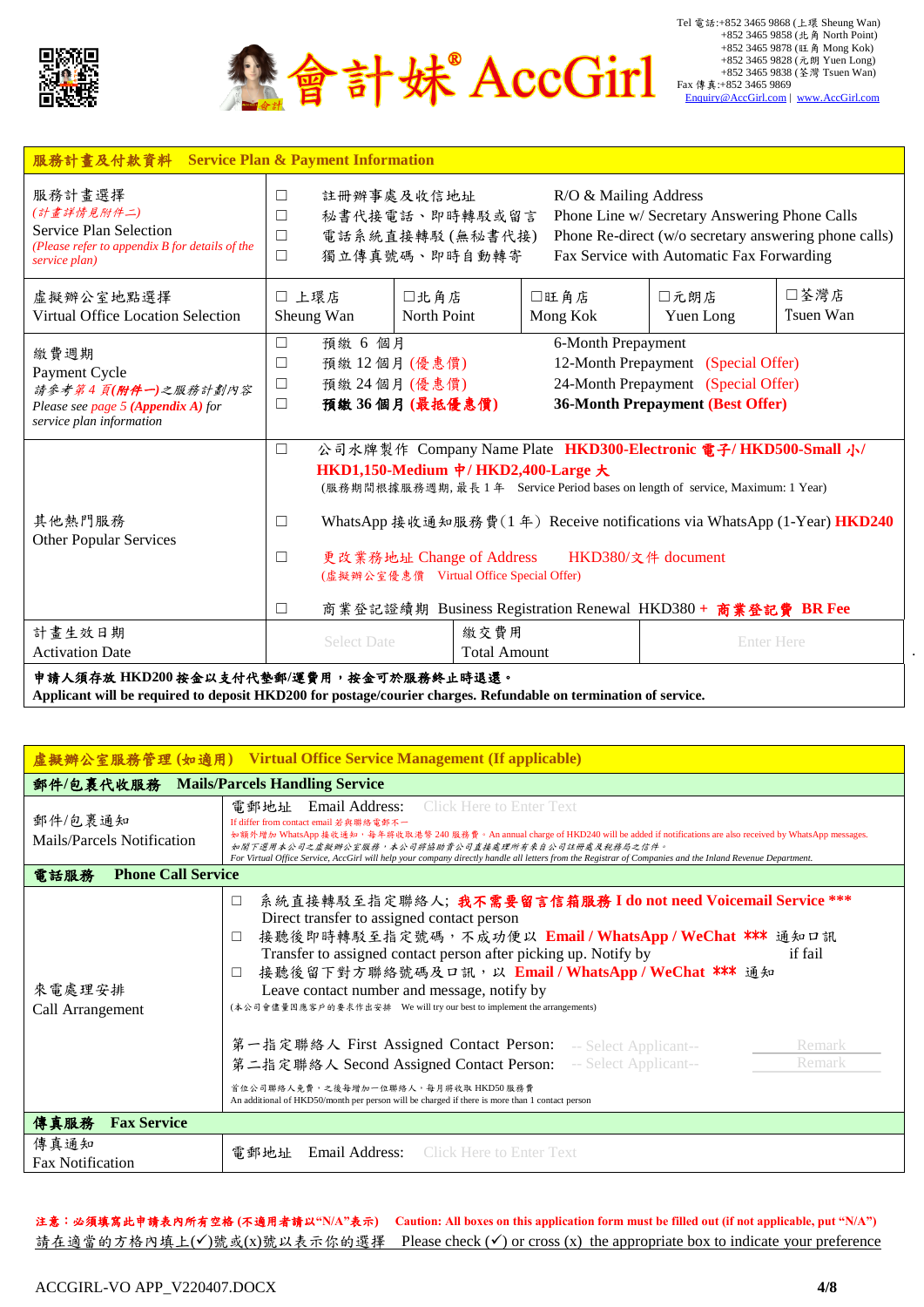

## 申請及繳費注意事項 **Important Notes for Application and Payment**

- **1**) 填妥並簽署申請表後,需連同以下證明文件與申請表一併電郵/傳真/郵寄至本公司: Please submit the completed and signed application form along with the following information to us by email/fax/mail: 如屬自然人: 所有申請人之身份證及住址證明 **For Natural Person: Identity Card or Passport and Proof of Residential Address issued within 3 months of All Applicant(s)** (如未能現身請提供其他身份證明文件 If you fail to show up, please provide the other identity document ) 如屬法人團體: 公司註冊證明書、公司章程細則、商業登記證副本 所有實益擁有人之身份證及住址證明 **For Corporate: Certificate of Incorporation, Articles of Association, Copy of Business Registration Certificate (Only applies to Hong Kong Companies) All Beneficial Owner Identity Card or Passport and Proof of Residential Address issued within 3 months of All Applicant(s)**
- **2**) 成功遞交所需申請文件後本公司將檢查申請表內資料並進行公司名稱查冊,確定名稱未被已註冊之公司使用後將電郵報價單給閣下,完 成 付 款 手 續 後 需 將 有 關 付 款 證 明 電 郵 / 傳 真 / 郵 寄 至 本 公 司 。 本 公 司 確 認 收 到 相 關 款 項 後 服 務 方 可 生 效 。 After successfully submit all required application documents, we will perform a Company Name Search to ensure the proposed Company Names are not yet used by other existing limited companies and send you the quotation for payment purposes. You will be required to return the payment information via email/fax/mail. Service starts ONLY when payment is made and verified.
- **3**) 繳費方式 Payment Method (請先與會計妹職員確認總金額 Please contact AccGirl to confirm the total cost):

| 現金 Cash          | 前往本公司以現金繳費                       | Paying by Cash in Person                                                                                                                                                     |
|------------------|----------------------------------|------------------------------------------------------------------------------------------------------------------------------------------------------------------------------|
| 存款 Cash Deposit  | 存款到本公司之中國銀行戶口                    | Making Cash Deposit to Our Bank of China Account                                                                                                                             |
| 支票 Cheque        | 前往本公司遞交/郵寄/入票                    | Bringing Payment Cheque to us in Person/by Post                                                                                                                              |
| 轉賬 Bank Transfer | 中銀戶口<br>非中銀戶口 (客戶自付銀行手續費)<br>轉數快 | Transferring Fund from Bank of China Account<br>Transferring Fund from Other Banks (Bank Handling Fee Paid by Client)<br>Transferring Fund via "FPS" (Faster Payment System) |

如以遞交支票形式付款,支票抬頭請寫上「會計妹有限公司」或「*AccGirl Limited*」,並於支票背面後寫上貴公司名稱。 如以存入支票形式付款,請根據以上指示,存入支票後於銀行收據背面寫上貴公司名稱並將其正本或副本交回本公司。

For Cheque Payment, please make cheque payable to "AccGirl Limited" and write your company name on its back. For Cheque Deposit, please follow the instructions above and write your company name on the back of the bank receipt, then return it (original copy OR photocopy) to us.

**4**) 銀行賬戶詳細資料 Bank Account Detailed Information (以非港幣繳付費用之客戶請先向會計妹職員索取外幣戶口資料: For non-HKD payments, please obtain the Foreign Currency Bank Account information from AccGirl before making a payment): 帳戶名稱 **Account Name:** AccGirl Limited 會計妹有限公司 銀行名稱 **Bank Name:** Bank of China 中國銀行 港幣戶口 **HKD Account:** 012-676-1-023557-4 轉數快 **FPS No.:** 7088578

於 以 下 三 項 陳 述 前 方 之 空 格 內 加 上 剔 號 "✔"或 交 叉 "x"、 於 横 線 上 簽 署 、 填 上 簽 署 人 姓 名 及 簽 署 日 期 後 方 可 遞 交 申 請 This application form can only be submitted after ticking the 3 boxes, signing above the line, filling in signer's name and signature date below.

- □ 本人茲證實上述資料確實無誤,並已閱讀及同意本申請表(包括附件一,二及"條款和條件") 內所列之所有條款和條件。 I declared that the information given above is true and accurate in each and every respect. I have read the application form (including Appendix A, B and "Terms and Conditions") and agree to all of the terms and conditions stated in it.
- 本人明白及同意所有費用 (包括所有政府收費及服務費) 於繳付予會計妹後一概不能退還。 I understand and agree that all fees (including government charges and service fees) cannot be refunded after payment has been made.
- □ 本人 (即下述簽署人) 確認,上方所提供之資料,就本人所知所信,皆為完整真確,如有不實資料會計妹將不會繼續提供服務,而本人 承諾,本人作為信託及公司服務持牌者客戶之期間,若有任何影響上述資料完整性及真確性之重大變動,本人將即時通知信託及公司 服務持牌者的客戶經理。

I, the undersigned, confirm that the information provided above is complete and correct to the best of my knowledge and belief and I undertake that, as long as I continue to be a client of TCSP Licensee, If there are false informations, AccGirl will not continue to provide services, I will promptly notify the appropriate relationship manager at TCSP Licensee of any material changes affecting the completeness and accuracy of the responses to the above mentioned questions.

| Click Here to Enter Text<br>客戶姓名 Name: Click Here to Enter Text |                      |                                                                                                                           |                          |                                        |
|-----------------------------------------------------------------|----------------------|---------------------------------------------------------------------------------------------------------------------------|--------------------------|----------------------------------------|
| 客戶簽署<br>Applicant's Signature                                   |                      | 日期                                                                                                                        | Date : Select Date       |                                        |
| 請問閣下從以下哪些途徑得知「會計妹」? How did you hear about "AccGirl"?           |                      |                                                                                                                           |                          |                                        |
| □ 電視廣告<br><b>TV</b> Advertisement                               | Youtube 廣告<br>$\Box$ | □ 巴士廣告 (路訊電視)<br>Bus Ad. (Road Show)                                                                                      | 面書<br>$\Box$<br>Facebook | 的士<br>l I.<br>Taxi                     |
| 網絡搜索<br>П.<br>Web Search                                        | □ 別人介紹<br>Referral   | 展覽<br>Exhibition                                                                                                          | □ 宣傳單張<br>Leaflets       | 其他<br>П.<br><b>Others:</b> Description |
|                                                                 |                      | 3 车,从信达密止由技术出版七步站(工资国立技 WillAD * 二)Contions All horse on this envilled form must be filled out (if not enviloply nut Will |                          |                                        |

注意:必須填寫此申請表內所有空格 **(**不適用者請以**"N/A"**表示**) Caution: All boxes on this application form must be filled out (if not applicable, put "N/A")** 請在適當的方格內填上(√)號或(x)號以表示你的選擇 Please check (√) or cross (x) the appropriate box to indicate your preference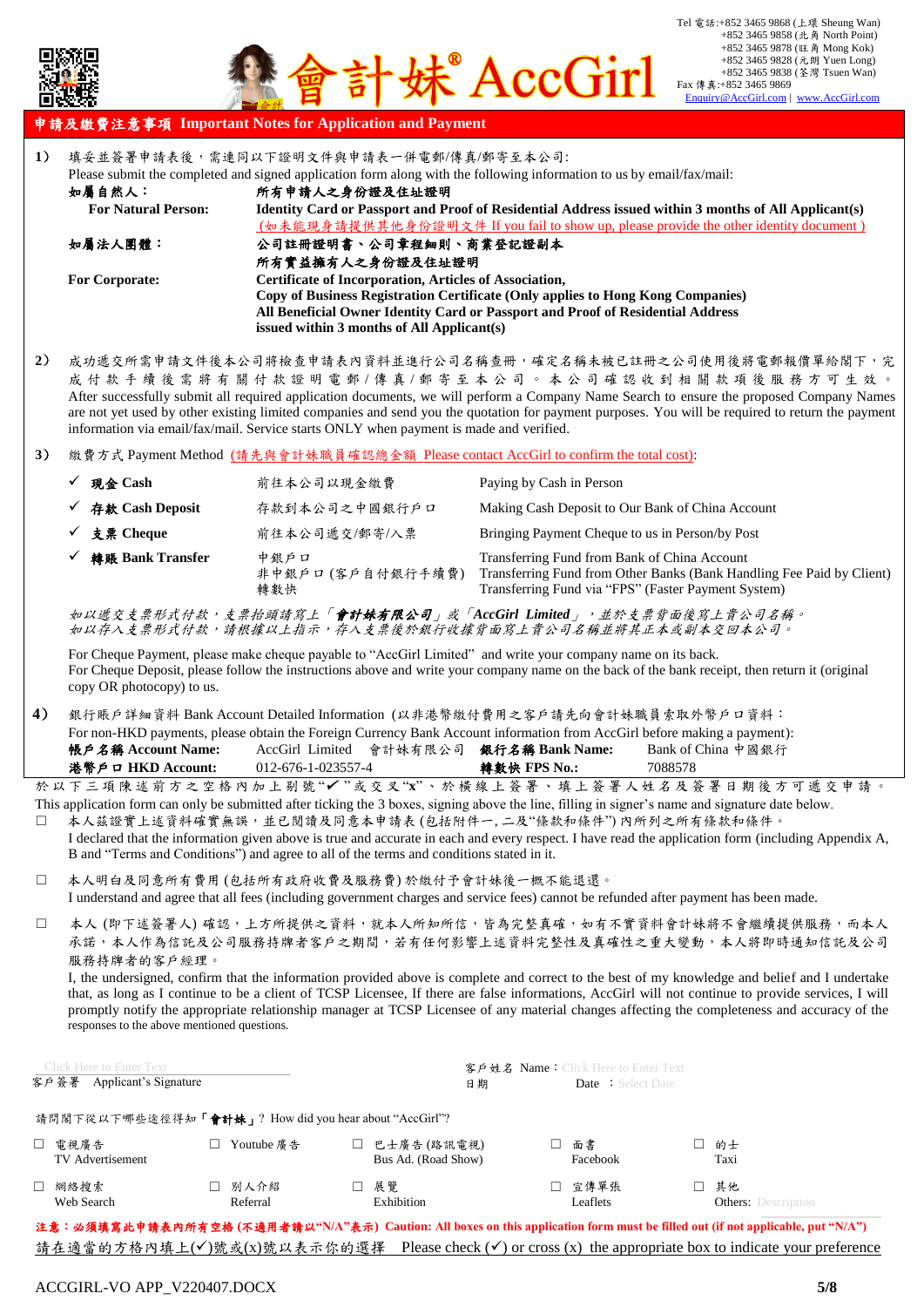



| 會計妹® | 虛擬辦公室服務 | 計劃內容 |
|------|---------|------|
|------|---------|------|

| 服務範圍                                   | 富恵套餐   | 基本套餐   | 優越套餐   | 卓越套餐   |
|----------------------------------------|--------|--------|--------|--------|
| 使用本公司的地址作為貴公司之商業登記註冊地址                 | ✓      | ✓      | ✓      | ✓      |
| 將本公司的地址印在貴公司之信紙,名片及商業傳單上作商業<br>用途      | ✓      | ✓      | ✓      | ✓      |
| 代收信件及包裹 (每月上限25封/件),並以電郵即時通知貴公司        | ✓      | ✓      | ✓      | ✓      |
| 獨立電話號碼                                 |        | ✓      | ✓      | ✓      |
| 辦公及非辦公時間經來電直接轉駁至指定號碼 ⑷                 |        | ✓      | ✓      | ✓      |
| 專業秘書為貴公司接聽電話 ⑵③                        |        |        | ✓      | ✓      |
| 專業秘書為貴公司代接電話後即時轉駁至貴公司 ⑵<br>指定號碼        |        |        | ✓      | ✓      |
| 以電郵形式通知貴公司來電號碼及口訊 ⑶                    |        |        | ✓      | ✓      |
| 獨立傳真號碼                                 |        |        |        | ✓      |
| 以電郵形式於網上為貴公司接收傳真,並即時以電郵通知收件<br>人 (無上限) |        |        |        | ✓      |
| 預繳6個月                                  | 港幣150元 | 港幣250元 | 港幣300元 | 港幣350元 |
| 預繳12個月優惠價                              | 港幣115元 | 港幣200元 | 港幣220元 | 港幣265元 |
| 預繳24個月優惠價                              | 港幣85元  | 港幣150元 | 港幣198元 | 港幣238元 |
| 預繳36個月最抵優惠價                            | 港幣63元  | 港幣120元 | 港幣178元 | 港幣213元 |

# 其他虛擬辦公室優惠

| 電話 /網絡電話服務 (需要預繳6個月服務費)                         | 優惠價      |
|-------------------------------------------------|----------|
| 獨立電話號碼<br>為貴公司於任何時間經來電直接轉駁至指定號碼 (無上限)           | 每月港幣100元 |
| 獨立電話號碼<br>専業秘書為貴公司接聽公司來電,並快速通知公司聯絡人 (每月最多50通電話) | 每月港幣150元 |
| 商務e線 (需要下載手機應用程式)                               | 每月港幣200元 |
| 傳真服務 (需要預繳6個月服務費)                               | 優惠價      |
| 獨立傳真號碼<br>以電郵形式於網上為貴公司接收傳真,並即時以電郵通知收件人 (無上限)    | 每月港幣50元  |

**ヨ可選擇(1)、⑵或⑶服務;選擇:** 備註 選擇 之客人

使用會計妹®虛擬辦公室服務之客戶可選用信件定期轉移服務,將收到的信件轉移到固定的會計妹®分店 (北角、上環、旺角、元朗 或荃灣),方便取件。信件轉移服務每次手續費為港幣50元,而每次轉移上限為25封信件。已交付按金的客戶可於按金扣除相關費 用。包裹或大型信件 (體積超過30cm闊 x 30cm高 x 2cm深或 多於1kg) 收費另計,詳情請致電會計妹®職員查詢。

AccGirl Limited 會計妹有限公司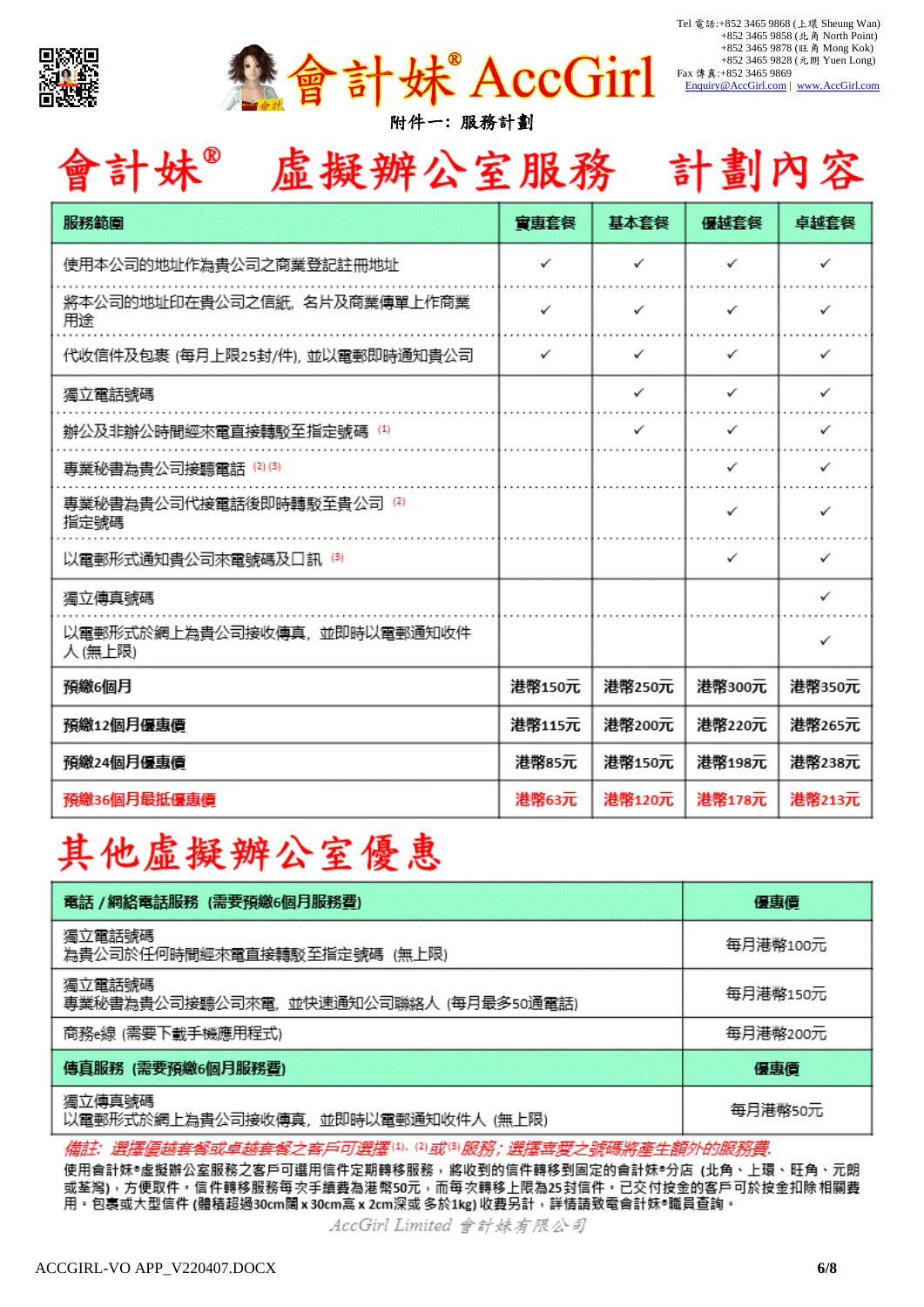



## **AccGirlTM** Virtual Office Service Plan

| <b>Scope of Service</b>                                                                                                                    | Economic<br>Package | <b>Basic</b><br>Package | <b>Superior</b><br>Package | Premium<br>Package |
|--------------------------------------------------------------------------------------------------------------------------------------------|---------------------|-------------------------|----------------------------|--------------------|
| Using our address as the your business address/registered office                                                                           |                     |                         |                            |                    |
| Printing our address on your letter head, name card and leaflets for<br>commercial purposes                                                | ✓                   | ✓                       | ✓                          |                    |
| Maximum of 25 mails/parcels handling with immediate email<br>inform                                                                        | ✓                   | ✓                       | ✓                          | ✓                  |
| Private phone number                                                                                                                       |                     | ✓                       | ✓                          | ✓                  |
| Forwarding calls directly to your designated phone number during<br>both office hours and non-office hours via phone system <sup>(1)</sup> |                     | ✓                       | ✓                          |                    |
| Professional secretary answering phone calls (2)(3)                                                                                        |                     |                         | ✓                          | ✓                  |
| Professional secretary transferring phone calls to designated phone<br>number immediately after answering phone calls (2)                  |                     |                         | ✓                          |                    |
| Email/WhatsApp notification for phone calls and messages <sup>(3)</sup>                                                                    |                     |                         | ✓                          | ✓                  |
| Private fax number                                                                                                                         |                     |                         |                            | ✓                  |
| Unlimited incoming fax receiving per month with immediate email<br>notification                                                            |                     |                         |                            | ✓                  |
| 6-Month Prepayment                                                                                                                         | <b>HKD150</b>       | <b>HKD250</b>           | <b>HKD300</b>              | <b>HKD350</b>      |
| 12-Month Prepayment Special Offer                                                                                                          | <b>HKD115</b>       | <b>HKD200</b>           | <b>HKD220</b>              | <b>HKD265</b>      |
| 24-Month Prepayment Special Offer                                                                                                          | <b>HKD85</b>        | <b>HKD150</b>           | <b>HKD198</b>              | <b>HKD238</b>      |
| 36-Month Prepayment Best Offer                                                                                                             | <b>HKD63</b>        | <b>HKD120</b>           | <b>HKD178</b>              | <b>HKD213</b>      |

# **Other Virtual Office Offers**

| Phone/Internet Phone Service (6-Month Prepayment)                                                                         | <b>Special Offer</b> |
|---------------------------------------------------------------------------------------------------------------------------|----------------------|
| Private Phone Number<br>Transferring unlimited phone calls to designated phone number anytime                             | HKD100/month         |
| Private Phone Number<br>Professional secretary answering up to 50 incoming phone calls per month with prompt notification | HKD150/month         |
| BizeLine Service (Mobile Application Required)                                                                            | HKD200/month         |
| Fax Service (6-Month Prepayment)                                                                                          | <b>Special Offer</b> |
| Private Fax Number<br>Unlimited incoming fax receiving per month with immediate email notification                        | HKD50/month          |

Note: Client who chooses Superior/Premium Package may select (3, (3) OR (3); extra charges will be incurred for those who wish to choose their favorite numbers. Client who chooses AccGirl™'s Virtual Office Service may use our Letter Transfer service. Letters can be transferred to AccGirl™'s Branches (North Point, Sheung Wan, Mong Kok, Yuen Long or Tsuen Wan) for convenience purposes. Letter transfer will be HKD50/time for a maximum of 25 letters and the charges can be deducted from deposit. Letter/Parcel which exceeds 30cm Width x 30cm Height x 2cm Depth or weighs more than 1kg will be charged separately. For more details, please contact AccGirlTM's staff.

AccGirl Limited 會計妹有限公司